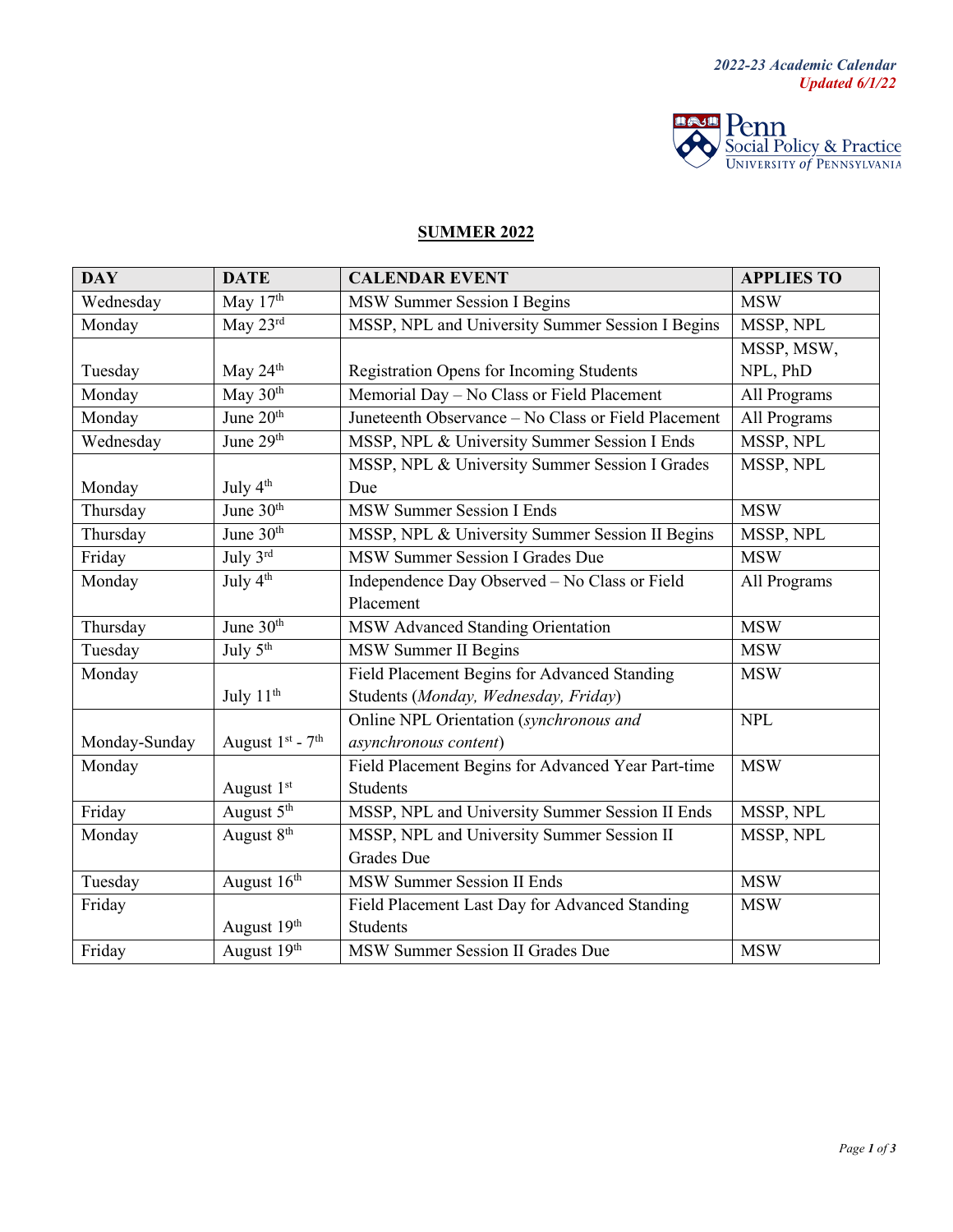

## **FALL 2022**

| <b>DAY</b>        | <b>DATE</b>                                | <b>CALENDAR EVENT</b>                        | <b>APPLIES TO</b>       |
|-------------------|--------------------------------------------|----------------------------------------------|-------------------------|
|                   |                                            | Advanced Standing Summer Break from Field    | <b>MSW</b>              |
| Monday-Friday     | August $22^{nd} - 26^{th}$                 | Placement                                    |                         |
| Thursday & Friday | August $25^{\text{th}}$ & $26^{\text{th}}$ | SP2 New Student Orientation Activities       | All Programs            |
| Monday-Thursday   | August 22 <sup>nd</sup> -25 <sup>th</sup>  | One Week Intensive Courses                   | <b>MSW</b>              |
| Monday            | August 29 <sup>th</sup>                    | Convocation and Program Orientations         | All Programs            |
|                   |                                            | Advanced Standing Students resume Field      | <b>MSW</b>              |
| Tuesday           | August $30th$                              | Placement (Monday, Tuesday, Friday)          |                         |
| Tuesday           | August 30 <sup>th</sup>                    | First Day of Fall 2022 Courses               | All Programs            |
| Monday            | September 5 <sup>th</sup>                  | Labor Day - No Class or Field Placement      | All Programs            |
|                   |                                            | First Day of Field Placement for Advanced    | <b>MSW</b>              |
| Tuesday           | September 6 <sup>th</sup>                  | <b>Year Students</b>                         |                         |
|                   |                                            | First Day of Field Placement for Foundation  | <b>MSW</b>              |
| Thursday          | September 8 <sup>th</sup>                  | Year students                                |                         |
|                   |                                            | Course Selection Period Ends - Last Day for  | All Programs            |
|                   |                                            | SP2 students to drop a course with a full    |                         |
| Tuesday           | September 13th                             | tuition/fee refund                           |                         |
| Monday            | October 10 <sup>th</sup>                   | Last day to drop a course                    | All Programs            |
| Thursday-Sunday   | October 6 <sup>th</sup> -9 <sup>th</sup>   | Fall Break - No Class or Field Placement     | All Programs            |
| Monday-Sunday     | October 31 <sup>st</sup> to                |                                              | MSW, MSSP, NPL,         |
|                   | November 3rd                               | Advance Registration for Spring 2023 classes | PHD                     |
| Monday            | November 7 <sup>th</sup>                   | Last Day to Withdraw from a Course           | All Programs            |
|                   |                                            |                                              | MSW, MSSP, NPL,         |
| Tuesday           | November 22 <sup>nd</sup>                  | Follow a Thursday class or field schedule    | PHD                     |
|                   |                                            |                                              | MSW, MSSP, NPL,         |
| Wednesday         | November 23rd                              | Follow a Friday class or field schedule      | PHD                     |
|                   |                                            |                                              | MSW, MSSP, NPL,         |
| Thursday-Sunday   | November 24th-27th                         | Thanksgiving Break - No Class or Field       | PHD                     |
| Monday            | December 5 <sup>th</sup>                   | Fall Semester Field Evaluations due          | <b>MSW</b>              |
| Monday            | December 12 <sup>th</sup>                  | Last Day of Class                            | All Programs            |
| Tuesday-Wednesday | December 13th-14th                         | Make up class period (SP2)                   | All Programs, if needed |
| Friday            | December 16 <sup>th</sup>                  | Last Day of Field Placement                  | <b>MSW</b>              |
| Thursday          | December 22 <sup>nd</sup>                  | Last Day of Fall 2022 Term                   | All Programs            |
| Tuesday           | January 3rd                                | Fall 2022 Term Grades Due                    | All Programs            |